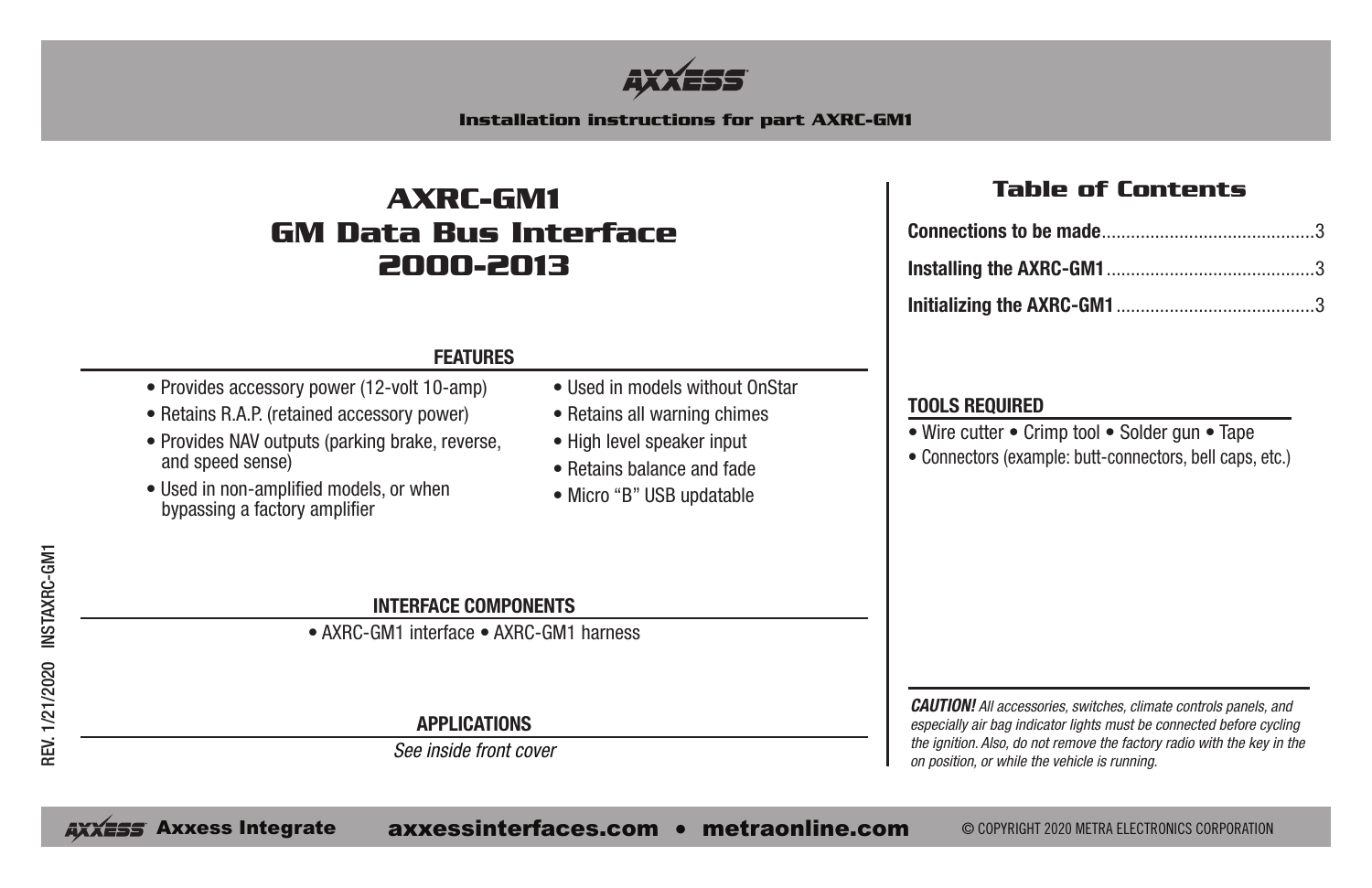

## **Applications**

| <b>BUICK</b><br><b>CHEVROLET</b> (Continued) |            | <b>GMC</b>          |           | <b>OLDSMOBILE</b>   |            |                   |           |
|----------------------------------------------|------------|---------------------|-----------|---------------------|------------|-------------------|-----------|
| Century                                      | 2004-2005  | <b>Express</b>      | 2003-2007 | Canyon              | 2004-2012  | Alero             | 2001-2004 |
| LaCrosse                                     | 2005-2009  | Impala              | 2000-2005 | Envoy               | 2002-2009  | <b>Bravada</b>    | 2002-2004 |
| Rainier                                      | 2004-2007  | Kodiak C4500-C8500  |           | Savanna             | 2003-2007  | Intrigue          | 2002      |
| Regal                                        | 2004       |                     | 2003-2009 | Sierra              | 2003-2006  |                   |           |
| Rendezvous                                   | 2002-2007  | <b>Malibu</b>       | 2001-2003 | Sierra (classic)    | 2007       | <b>PONTIAC</b>    |           |
| Terraza                                      | 2005-2007  | Malibu (classic)    | 2004-2005 | TopKick C4500-C8500 |            | Aztec             | 2001-2005 |
|                                              |            | <b>Monte Carlo</b>  | 2000-2005 |                     | 2005-2009  | <b>Grand Am</b>   | 2001-2005 |
| <b>CADILLAC</b>                              |            | Silverado           | 2003-2006 | Yukon / Yukon XL    | 2003-2006  | <b>Grand Prix</b> | 2004-2008 |
| Escalade/ESV/EXT                             |            | Silverado (classic) | 2007      | <b>HUMMER</b>       |            | Montana SV6       | 2005-2006 |
|                                              | 2003-2006* | <b>SSR</b>          | 2003-2006 | H <sub>2</sub>      | 2003-2007* | Sunfire           | 2000-2005 |
| <b>CHEVROLET</b>                             |            | Suburban            | 2003-2006 | H3/H3               | 2006-2010  | <b>SAAB</b>       |           |
| Avalanche                                    | 2003-2006  | <b>Tahoe</b>        | 2003-2006 | <b>ISUZU</b>        |            |                   | 2005-2009 |
| Cavalier                                     | 2000-2005  | <b>Trailblazer</b>  | 2002-2006 | Ascender            | 2003-2008  | $9-7x$            |           |
| Colorado                                     | 2004-2012  | <b>Trailblazer</b>  | 2007-2009 | <b>H-Series</b>     | 2003-2008  | <b>SATURN</b>     |           |
| Corvette                                     | 2005-2013* | Uplander            | 2005-2008 | <b>I-Series</b>     | 2006-2008  | Relay             | 2005-2007 |

*\* Vehicle is standard for a factory amplifier*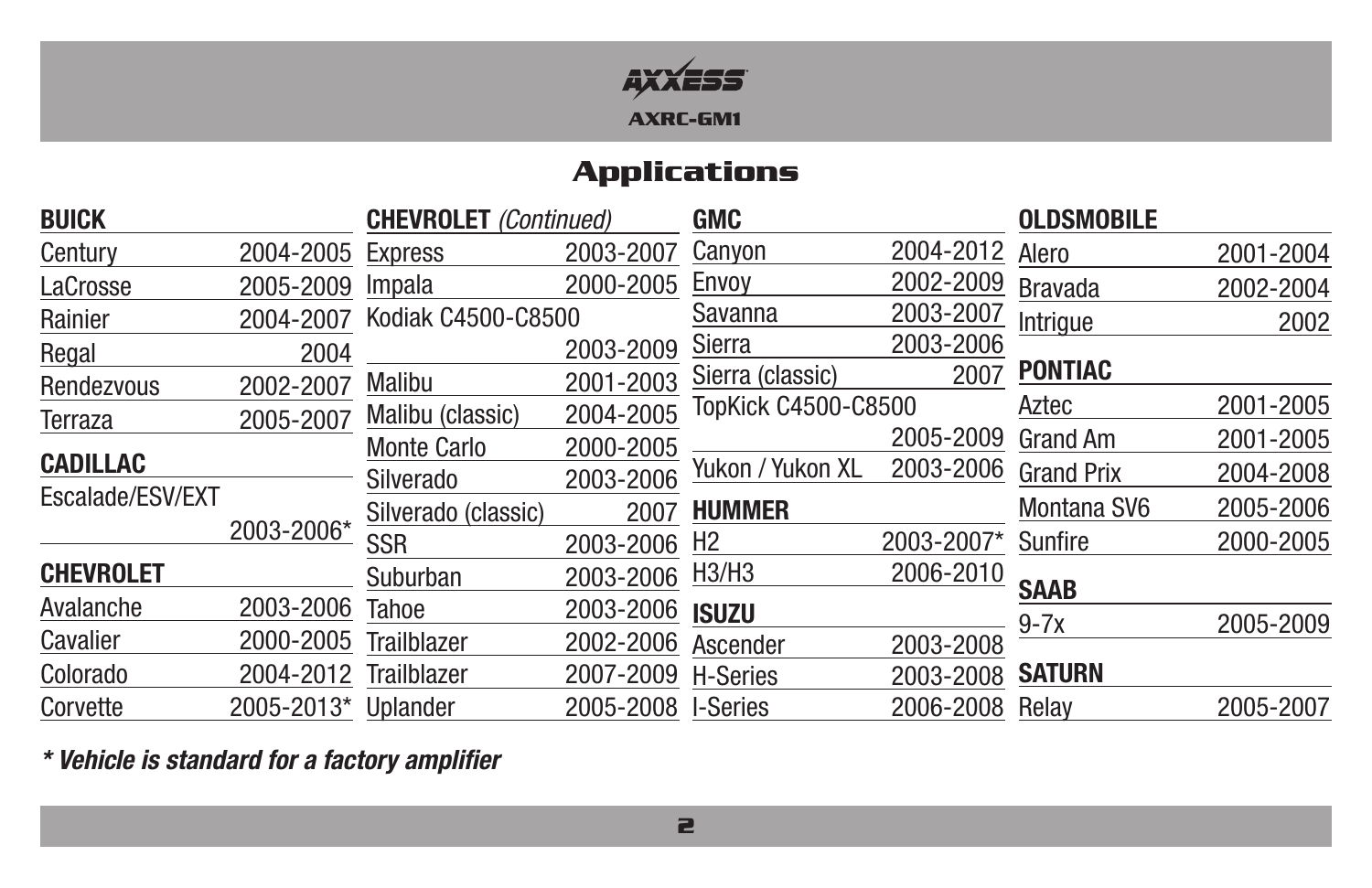

### **Connections to be made Connections to be made**

### **From the AXRC-GM1 harness to the aftermarket radio:**

- Connect the **Black** wire to the ground wire.
- Connect the **Yellow** wire to the battery wire.
- Connect the **Red** wire to the accessory wire.
- Connect the **Blue/White** wire to the power antenna wire.
- If the aftermarket radio has an illumination wire, connect the **Orange** wire to it.

**Note:** *There are (2) Orange wires. If the Orange wire on the 24-pin harness is populated on the factory side, use that wire. Otherwise, use the other Orange wire.*

- Tape off and disregard the **Orange/White** wire, it will not be used in this application.
- Connect the **Gray** wire to the right front positive speaker output.
- Connect the **Gray/Black** wire to the right front negative speaker output.
- Connect the **White** wire to the left front positive speaker output.
- Connect the **White/Black** wire to the left front negative speaker output.
- Connect the **Green** wire to the left rear positive speaker output.
- Connect the **Green/Black** wire to the left rear negative speaker output.
- Connect the **Purple** wire to the right rear positive speaker output.
- Connect the **Purple/Black** wire to the right rear negative speaker output.

*The following (3) wires are only for multimedia/navigation radios that require these wires.*

- Connect the **Blue/Pink** wire to the VSS/speed sense wire.
- Connect the **Green/Purple** wire to the reverse wire.
- Connect the **Light Green** wire to the parking brake wire.

# **Installing the AXRC-GM1**

### **With the key in the off position:**

- Connect the AXRC-GM1 harness into the interface.
- Connect the AXRC-GM1 harness to the vehicle.

# **Initializing the AXRC-GM1**

**Attention:** *If the interface loses power for any reason, the following steps will need to be performed again.*

• Turn the key (or push-to-start button) to the ignition position and wait until the radio comes on.

**Note:** *If the radio does not come on within 60 seconds, turn the key to the off position, disconnect the interface, check all connections, reconnect the interface, and then try again*.

• Turn the key to the off position, and then to the accessory position. Test all functions of the installation for proper operation, before reassembling the dash.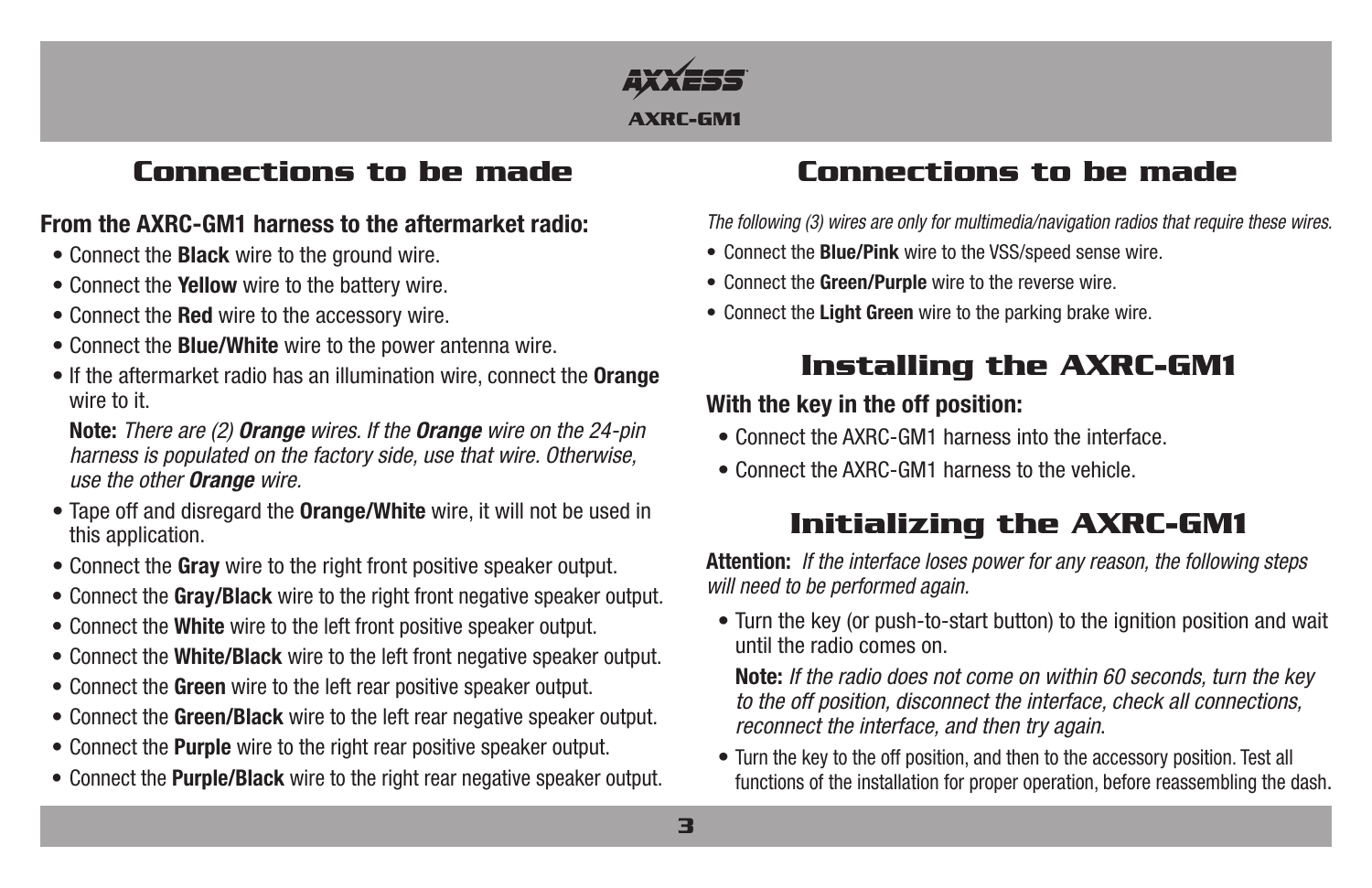



### **IMPORTANT**

If you are having difficulties with the installation of this product, please call our Tech Support line at **1-800-253-TECH**. Before doing so, look over the instructions a second time, and make sure the installation was performed exactly as the instructions are stated. Please have the vehicle apart and ready to perform troubleshooting steps before calling.



#### **KNOWLEDGE IS POWER** <sup>E</sup>nhance your installation and fabrication skills by

enrolling in the most recognized and respected mobile electronics school in our industry. Log onto www.installerinstitute.com or call 800-354-6782 for more information and take steps toward a better tomorrow.



**Metra recommends MECP certified technicians**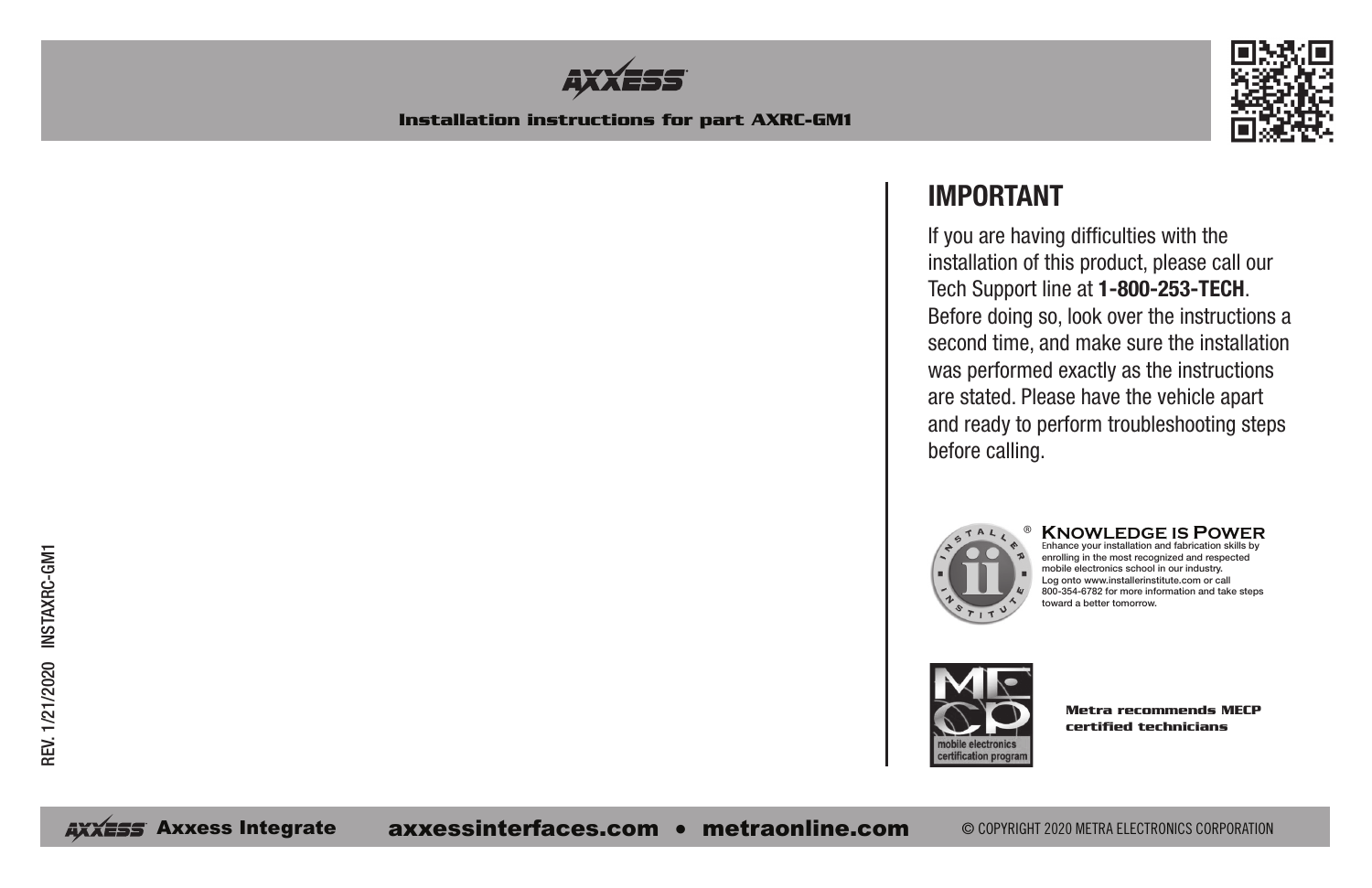

**Instrucciones de instalación para la pieza AXRC-GM1**

## **AXRC-GM1 GM Interfase de Bus de Datos 2000-2013**

#### **CARACTERÍSTICAS DE LA INTERFASE**

- Provee corriente de accesorios (12 voltios 10 amperes)
- Retiene R.A.P. (corriente de accesorio retenida)
- Proporciona salidas de NAV (freno de mano, reversa y sensor de velocidad)
- Utilizados en los modelos no amplificados, o cuando sin pasar por un amplificador de fábrica
- Se utiliza en los modelos sin OnStar
- Retiene todas las campanillas de advertencia
- Entrada de bocina de alto nivel
- Retiene el balance y la intensidad
- Actualizable por micro "B" USB

#### **COMPONENTES DE LA INTERFASE**

• Interfase AXRC-GM1 • Arnés AXRC-GM1

#### **APLICACIONES**

*Ver interior de la portada*

### **Indice**

#### **HERRAMIENTAS REQUERIDAS**

• Cortacables • Ponchadora • Pistola soldadora

• Cinta • Conectores (ejemplo: conectores de extremo, de campana, etc.)

*¡PRECAUCIÓN! Todos los accesorios, interruptores, paneles de controles de clima y especialmente las luces del indicador de las bolsas de aire deben estar conectados antes ciclar la ignición. Además, no quite el radio de fábrica con la llave en la posición o de encendido ni con el vehículo funcionando.*

AXXESS Axxess Integrate axxessinterfaces.com • metraonline.com © COPYRIGHT 2020 METRA ELECTRONICS CORPORATION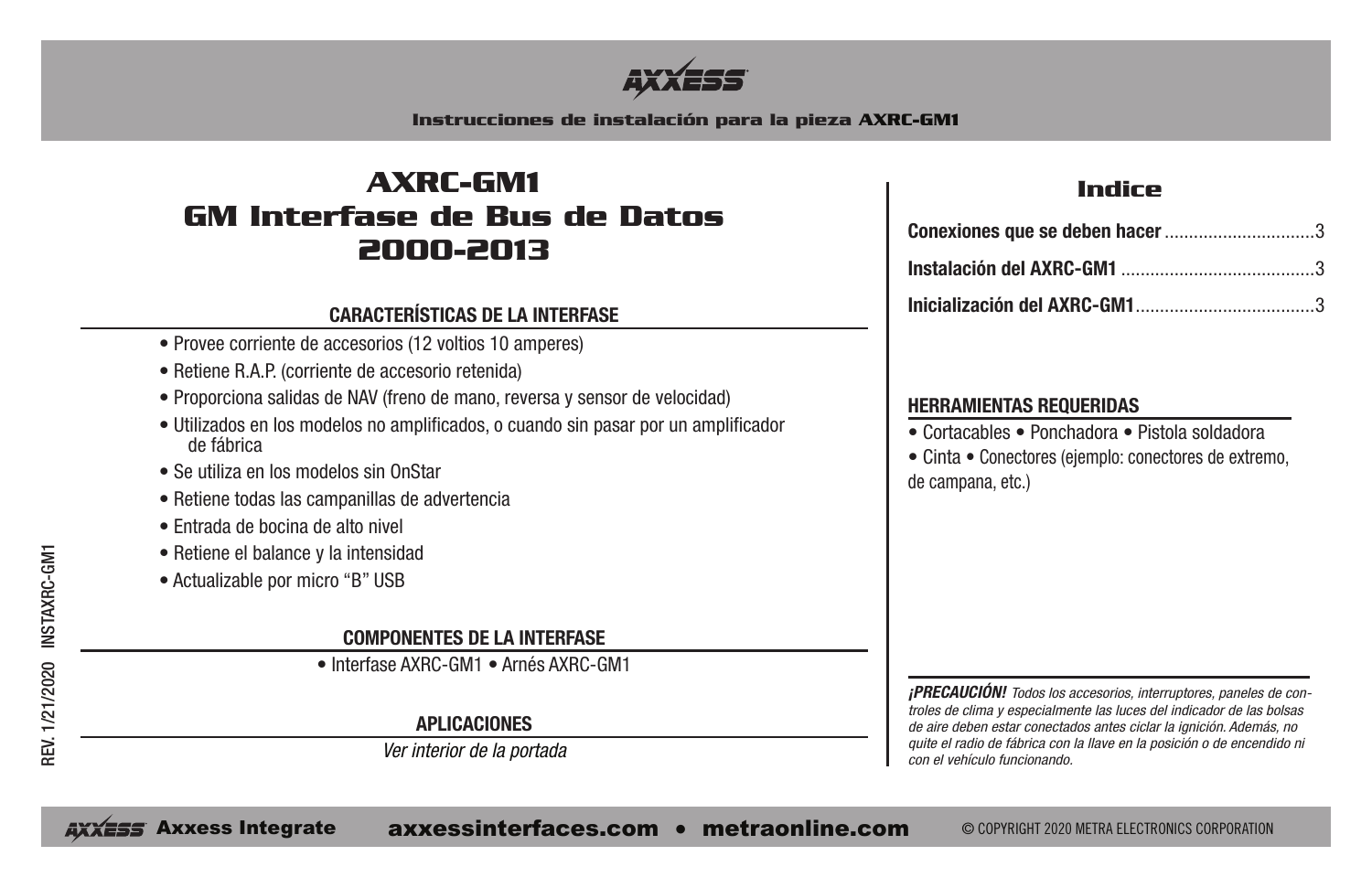

### **Aplicaciones**

| <b>BUICK</b>     |            | <b>CHEVROLET</b> (Continua) |           | <b>GMC</b>                       |            | <b>OLDSMOBILE</b> |           |
|------------------|------------|-----------------------------|-----------|----------------------------------|------------|-------------------|-----------|
| Century          | 2004-2005  | <b>Express</b>              | 2003-2007 | Canyon                           | 2004-2012  | Alero             | 2001-2004 |
| LaCrosse         | 2005-2009  | Impala                      | 2000-2005 | Envoy                            | 2002-2009  | <b>Bravada</b>    | 2002-2004 |
| Rainier          | 2004-2007  | Kodiak C4500-C8500          |           | Savanna                          | 2003-2007  | Intrigue          | 2002      |
| Regal            | 2004       |                             | 2003-2009 | Sierra                           | 2003-2006  |                   |           |
| Rendezvous       | 2002-2007  | Malibu                      | 2001-2003 | Sierra (clásico)                 | 2007       | <b>PONTIAC</b>    |           |
| Terraza          | 2005-2007  | Malibu (clásico)            | 2004-2005 | <b>TopKick C4500-C8500</b>       |            | Aztec             | 2001-2005 |
|                  |            | <b>Monte Carlo</b>          | 2000-2005 |                                  | 2005-2009  | <b>Grand Am</b>   | 2001-2005 |
| <b>CADILLAC</b>  |            | Silverado                   | 2003-2006 | Yukon / Yukon XL                 | 2003-2006  | <b>Grand Prix</b> | 2004-2008 |
| Escalade/ESV/EXT |            | Silverado (clásico)         | 2007      | <b>HUMMER</b>                    |            | Montana SV6       | 2005-2006 |
|                  | 2003-2006* | <b>SSR</b>                  | 2003-2006 | H <sub>2</sub>                   | 2003-2007* | Sunfire           | 2000-2005 |
| <b>CHEVROLET</b> |            | Suburban                    | 2003-2006 | H <sub>3</sub> /H <sub>3</sub> t | 2006-2010  | <b>SAAB</b>       |           |
| Avalanche        | 2003-2006  | Tahoe                       | 2003-2006 | <b>ISUZU</b>                     |            |                   |           |
| Cavalier         | 2000-2005  | <b>Trailblazer</b>          | 2002-2006 | Ascender                         | 2003-2008  | $9-7x$            | 2005-2009 |
| Colorado         | 2004-2012  | <b>Trailblazer</b>          | 2007-2009 | H-Series                         | 2003-2008  | <b>SATURN</b>     |           |
| Corvette         | 2005-2013* | Uplander                    | 2005-2008 | <b>I-Series</b>                  | 2006-2008  | Relay             | 2005-2007 |

*\* Vehículo es estándar para un amplificador de fábrica*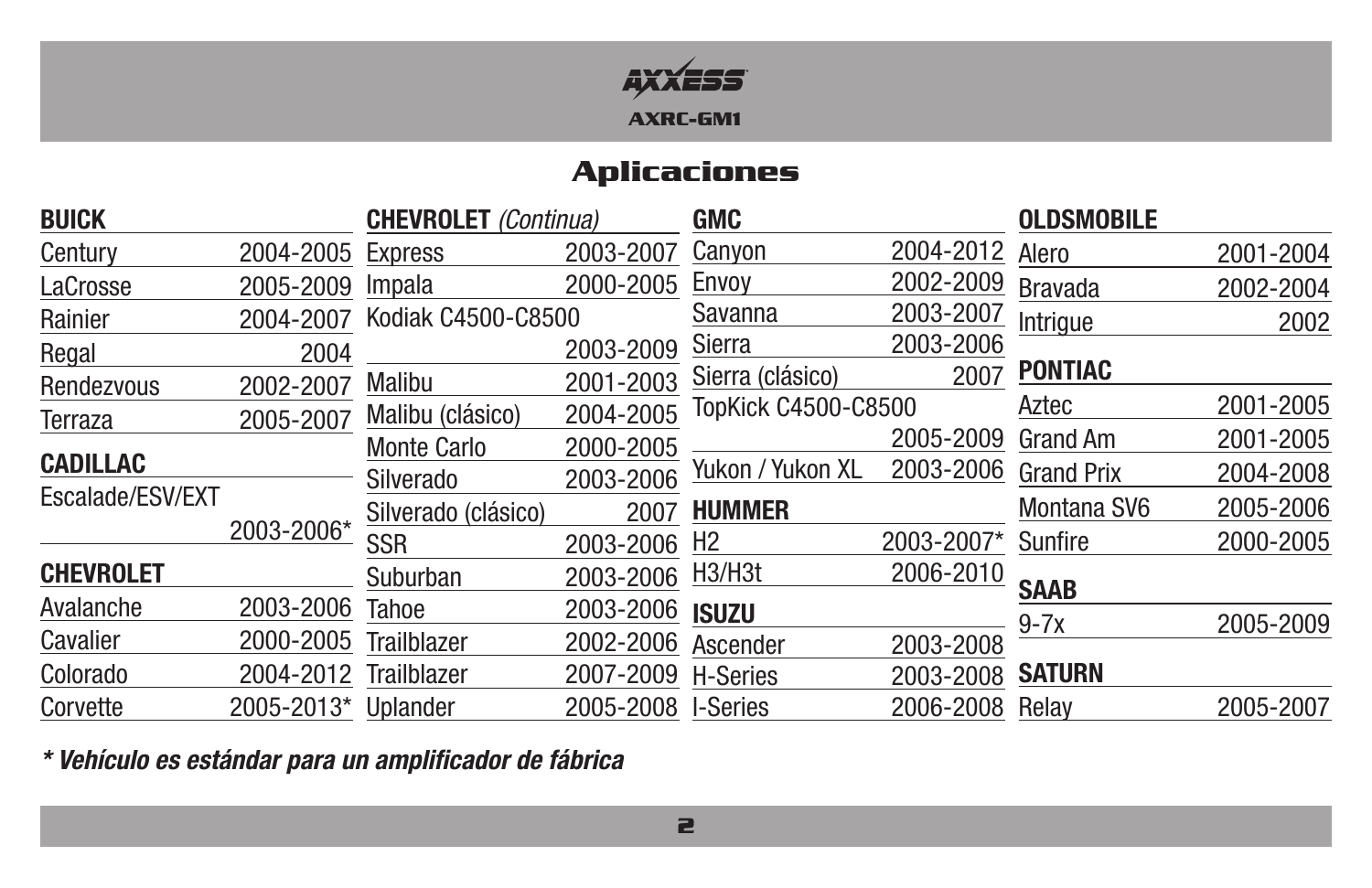

### **Conexiones que se deben hacer**

#### **Desde el arnés AXRC-GM1 al radio de mercado secundario:**

- Conecte el cable **negro** al cable de tierra.
- Conecte el cable **amarillo** al cable de la batería.
- Conecte el cable **rojo** con el cable de accesorios.
- Conecte el cable **azul/blanco** al cable de encendido del amplificador.
- Si el radio de mercado secundario tiene un cable de iluminación, conecte el cable **anaranjado** a ella.

**Nota:** *Hay (2) cables de naranja. Si el cable naranja en el arnés de 24 clavijas está poblado en el lado de la fábrica, utilice ese cable. De lo contrario, utilice el otro cable de naranja.*

- Encinte e ignore el cable **anaranjado/blanco**, no se utilizará en esta aplicación.
- Conecte el cable **gris** con la salida positiva de la bocina derecha delantera.
- Conecte el cable **gris/negro** con la salida negativa de la bocina derecha delantera.
- Conecte el cable **blanco** con la salida positiva de la bocina izquierda delantera.
- Conecte el cable **blanco/negro** con la salida negativa de la bocina izquierda delantera.
- Conecte el cable **verde** con la salida positiva de la bocina izquierda trasera.
- Conecte el cable **verde/negro** con la salida negativa de la bocina izquierda trasera.
- Conecte el cable **púrpura** con la salida positiva de la bocina derecha trasera.
- Conecte el cable **púrpura/negro** con la salida negativa de la bocina derecha trasera.

# **Conexiones que se deben hacer**

- *Los siguientes (3) cables son para radios de mercado secundario con multimedios/ navegación que tienen estos cables.*
- Conecte el cable **azul/rosa** al cable VSS o de detección de velocidad.
- Conecte el cable **verde/púrpura** al cable de reversa.
- Conecte el cable **verde claro** al cable de freno de mano.

# **Instalación del AXRC-GM1**

### **Con la llave en la posición de apagado:**

- Conecte el arnés AXRC-GM1 a la interfase.
- Conecte el arnés AXRC-GM1 al vehículo.

# **Inicialización del AXRC-GM1**

**Atención:** *Si la interfase pierde energía por cualquier razón, tendrán que volverse a ejecutar los siguientes pasos.*

• Gire la llave (o pulsar para botón de inicio) a la posición de encendido and y esperar hasta que la radio se enciende.

**Nota:** *Si la radio no se enciende dentro de 60 segundos, gire la llave a la posición de apagado, desconecte la interfase, compruebe todas las conexiones, vuelva a conectar la interfase, y vuelva a intentarlo.*

• Gire la llave a la posición de apagado, y luego a la posición de accesorios. Pruebe todas las funciones de la instalación para su correcto funcionamiento, antes de volver a montar el tablero.